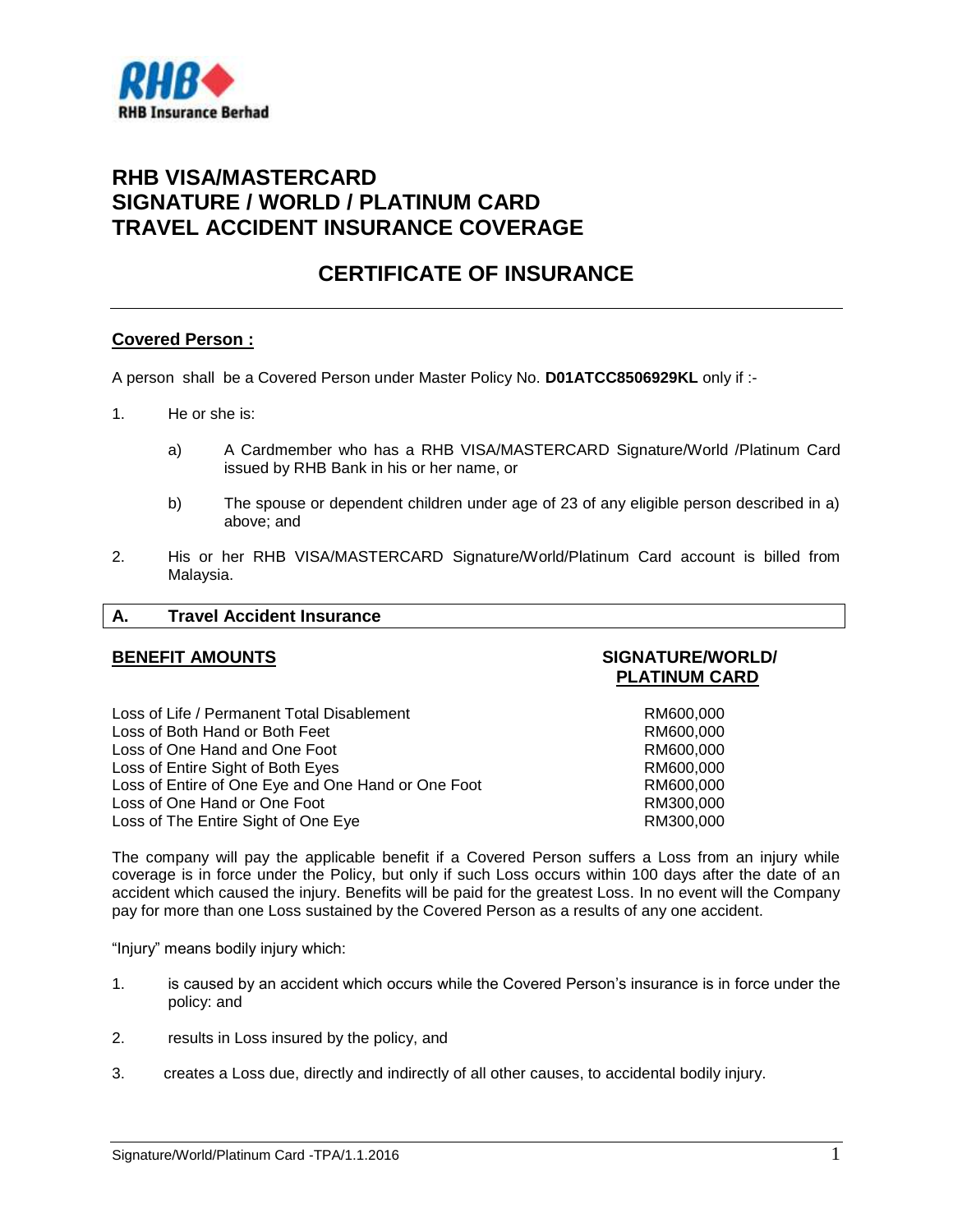

"Permanent Total Disablement" as used above shall mean the Cover Person is totally and permanently disabled and prevented from engaging in each and every occupation of employment for compensation or profit for which he is reasonably qualified by reason of his education, training or experience, provided such disablement has continued for a period of twelve consecutive months and is total, continuous and permanent at the end of this period.

"Loss", as used above with reference to hand or foot, means complete and permanent severance through or above the wrist or ankle joint and, as used with reference to eye, means irrecoverable loss of the entire sight of such eye.

In no event will duplicate or multiple RHB VISA/MASTERCARD Signature / World /Platinum Card obligate the insurer in excess of the highest amount payable under one such Card, as stated in the "Benefit Amount", for any one Loss sustained by one individual covered person as a result of any one accident.

## **DESCRIPTION OF BENEFITS**

#### COMMON CARRIER BENEFIT

This benefit is payable if the Covered Person sustains injury as a result of :

- a) an accident which occurs while riding solely as a passenger in or boarding or alighting from a common Carrier Conveyance for a Covered trip; or
- b) being struck by such Common Carrier Conveyance.

"Common Carrier Conveyance" means a Scheduled Airline licensed to carry passengers for hire.

A trip is a "Covered Trip" if :

- 1. It is a trip taken by the Covered Person between the Point of Departure and the Final Destination as shown on the Covered Person's ticket ; and
- 2. the Covered Person's entire fare for such trip has been charged to a RHB VISA/MASTERCARD Signature/ World /Platinum Card prior to any injury.

Coverage Requirement :

A Covered Person will be fully insured for benefits under the Policy while taking a trip on a Common Carrier Conveyance only when the entire fare has been charged to RHB VISA/MASTERCARD Signature/ World /Platinum Card Account

### **EXCLUSIONS**

The policy does not cover any Loss caused or contributed to by (1) suicide or self-destruction or any attempt threat, while sane; (2) war or any act of war whether declared or undeclared; (3) Injury to which a contributory cause was the commission of, or attempt to commit, an illegal act by or on behalf of the Covered Person or his beneficiaries; (4) injury received while serving as an operator or crew member of any conveyance, or (5) Injury received while driving, riding as a passenger in, boarding or alighting from a rental vehicle.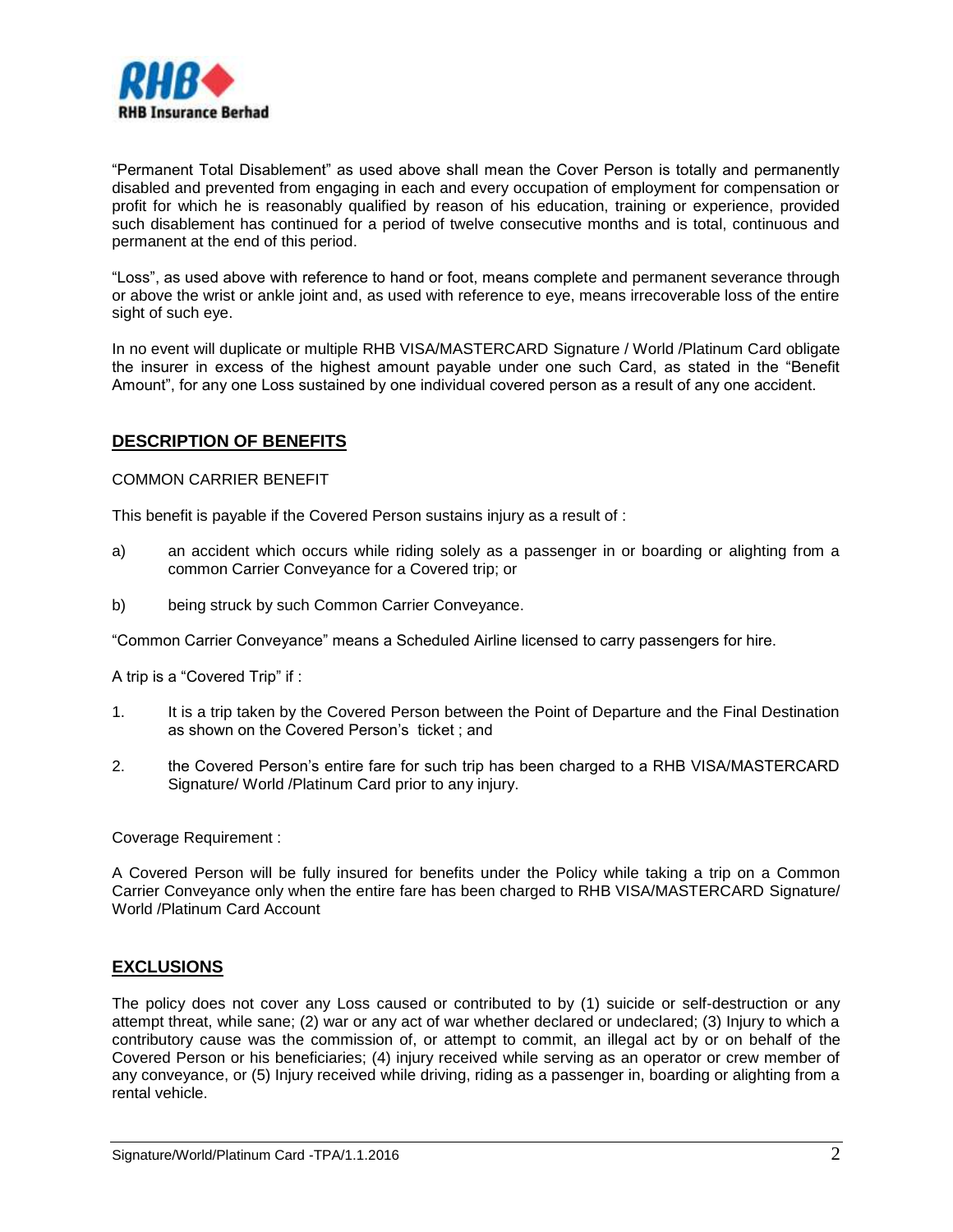

Payment of Benefits: Benefits for Loss of Life of a Covered person shall be paid to his/her estate. Benefits for all other Losses sustained by a Covered Person will be paid to the Covered person. If living, otherwise his/her estate.

## **CLAIMS**

Written notice of claim must be given to RHB Insurance Bhd, Level 12, West Wing, The Icon, No.1 Jalan 1/68F, Jalan Tun Razak, 55000 Kuala Lumpur, Malaysia, within twenty one (21) days after the occurrence or commencement of any Loss covered by this Policy, or as soon thereafter as is reasonably possible. Benefits will be payable upon receipt of due written proof of covered Loss. The benefits described herein are subject to all of the terms and conditions of the Policy which is held by RHB Bank Card Centre.

#### **B. Flight Delay, Cancellation or Denied Boarding , Missed Connections, Delayed Luggage, Lost Luggage**

### **COVER**

### **1. Flight Delay, Flight Cancellation or Denied Boarding**

If departure of a Covered Person's confirmed scheduled flight from any airport is delayed for four (4) hours or more, or cancelled or the Covered Person is denied boarding of the aircraft due to over-booking and no alternative transportation is made available to the Covered Person within four hours of the scheduled departure time of such flight, the Company will indemnify the Covered Person for RHB VISA/MASTERCARD Signature/World /Platinum Card charges incurred in respect of hotel accommodation and restaurant meals or refreshments up to RM500.00 for RHB VISA/MASTERCARD Signature/ World /Platinum Cardholders and RM500.00 for his/her Covered family Members whose fare have been charged to RHB VISA/MASTERCARD Signature/ World /Platinum Cardholders Account or Maximum of RM800.00 for both the Covered RHB VISA/MASTERCARD Signature / World / Platinum Cardholder and Covered Family members.

### **2. Missed Connections**

If the Covered Person's confirmed onward connecting scheduled flight is missed at the transfer point due to the late arrival of the Covered Person's incoming confirmed connecting scheduled flight and no alternative onward transportation is made available to the covered Person within four (4) hours of the actual time of his or her incoming flight the Company will indemnify the Covered Person for RHB VISA/MASTERCARD Signature/World/Platinum Card charges incurred in respect of hotel accommodation and restaurant meals or refreshments, up to RM500.00 for the Covered RHB VISA/MASTERCARD Signature / World /Platinum Cardholders and RM500.00 for his/her Covered Family Members whose fare have been charged to RHB VISA/MASTERCARD Signature/World/Platinum Cardholders Account or a maximum of RM800.00 for both the Covered RHB VISA/MASTERCARD Signature/World/Platinum Cardholders and Covered Family members.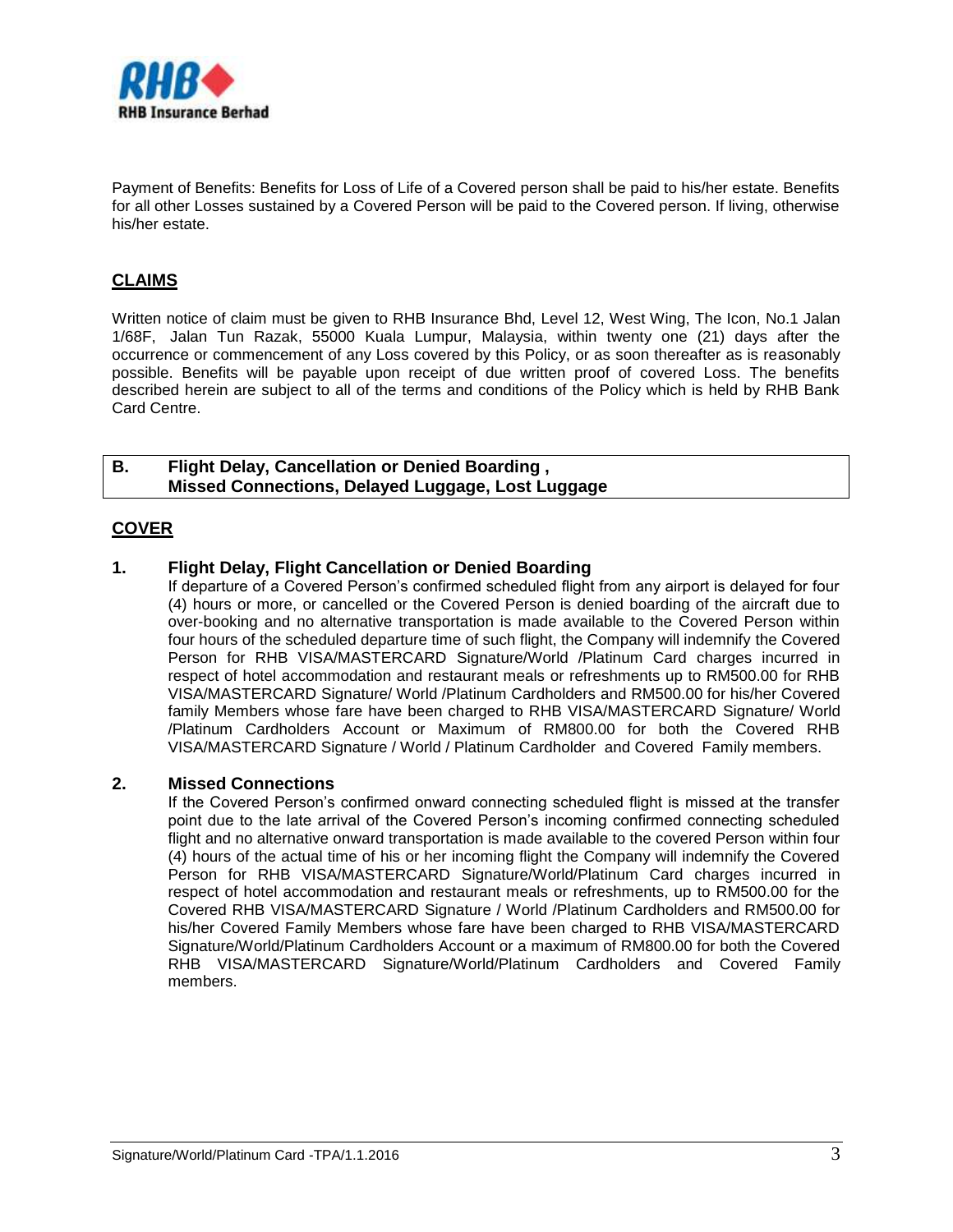

## **3. Luggage Delay**

If the Covered person's accompanied checked-in-luggage is not delivered to him or her within six (6) hours of the Covered Person's arrival at the Scheduled destination point of his or her flight the Company will indemnify the Covered Person for RHB VISA/MASTERCARD Signature/World/Platinum Card charges incurred at such scheduled destination in respect of the emergency purchase of essential clothing and requisites up to RM500.00 for the Covered RHB VISA/MASTERCARD Signature/World/Platinum Cardholders and RM500.00 for his/her Covered Family members whose fare have been charged to RHB VISA/MASTERCARD Signature/World/Platinum Card Account or a maximum of RM800.00 for both the Covered RHB VISA/MASTERCARD Signature/World/Platinum Cardholders and Covered Family members.

### **4. Luggage Loss**

If the Covered Person's accompanied checked-in luggage is not delivered to him or her within forty eight (48) hours of the Covered Person's arrival at the scheduled destination point of his or her flight such luggage will be assured to be permanently lost and the Company will indemnify the Covered Person for RHB VISA/MASTERCARD Signature/World/Platinum Card charges incurred within four(4) days of his or her arrival at such scheduled destination in respect of the emergency purchase of essential clothing and requisites up to RM1,000.00 for the Covered RHB VISA/MASTERCARD Signature/World/Platinum Cardholders and RM1,000.00 for his/her Covered Family Members whose fare have been charged to RHB VISA/MASTERCARD Signature/World/Platinum Cardholders and Covered Family members or maximum RM2,000.00 for both the Covered RHB VISA/MASTERCARD Signature/World/Platinum Cardholders and Covered Family Members.

## **SCHEDULED FLIGHT**

"Scheduled Flight" means flight in an aircraft where the airline is listed in the Official Airline Guide or ABC World Airways Guide where the air carrier holds a Certificate, License or similar authorization for scheduled air transportation issued by the relevant authorities in the Country in which the aircraft is registered and in accordance with such authorization, maintains and publishes schedules and tariffs for passenger service between named airports at regular and specific times.

## **EXCLUSIONS**

The policy does not cover any Loss caused or contributed by :

- 1. War or any act of war whether declared or undeclared
- 2. Any illegal act by or on behalf of the Covered person and /or his beneficiaries
- 3. While serving as an operator or crewmember of any conveyance
- 4. Confiscation or requisition by Customs or other Government authority
- 5. Failure to take reasonable measure to save or recover lost luggage
- 6. Failure to notify the relevant airline authorities of missing luggage at the destination point and to obtain and complete a Property Irregularity Report